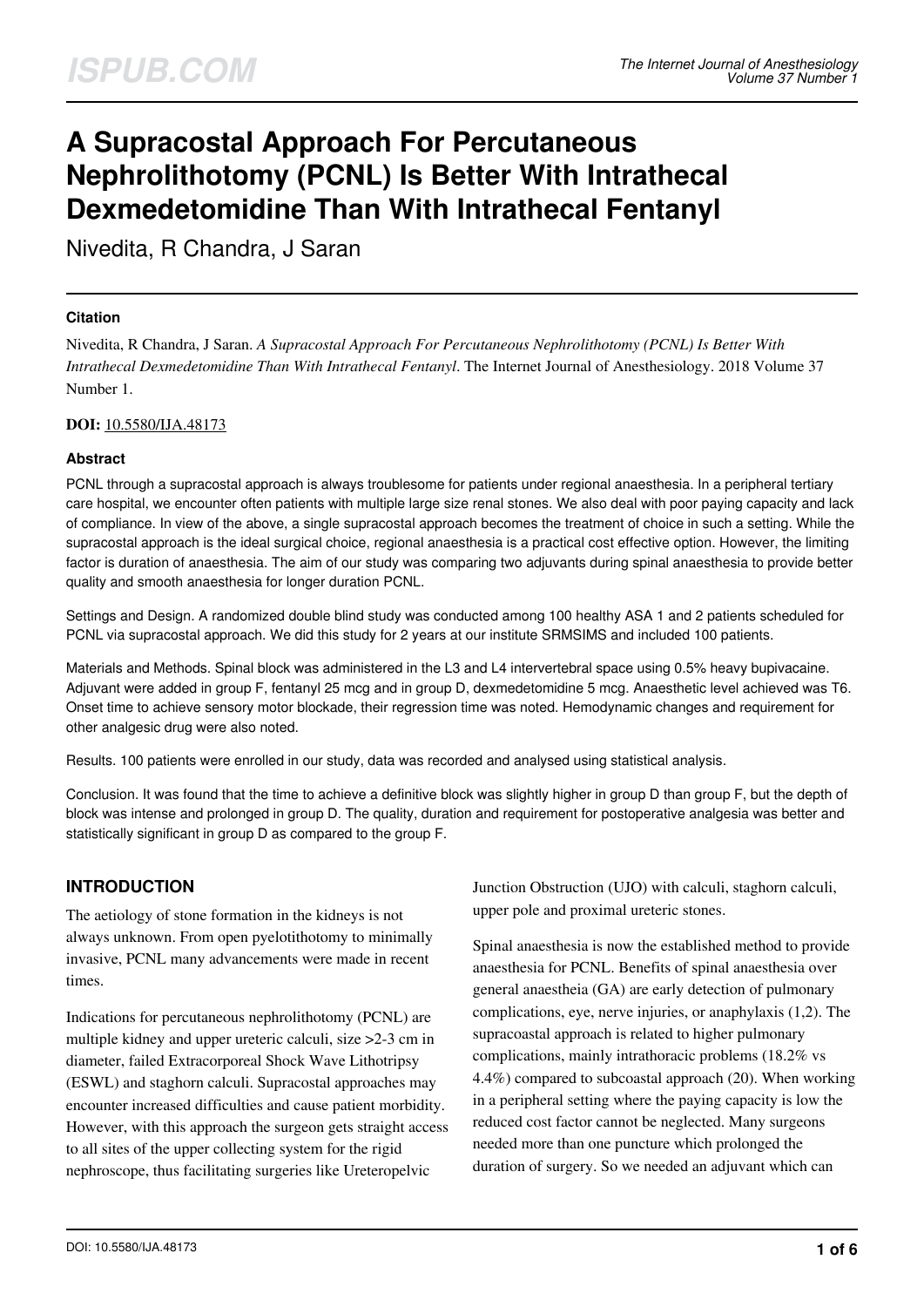increase the duration of surgery without adding complications. Hyperbaric bupivacaine is mostly used in subarachnoid blocks but the effective calculated dose may be associated with high blocks and haemodynamic instability.

Adding adjuncts, e.g. opioids and non-opioids, allow for a reduction in the dose of bupivacaine which provides cardiovascular stability and therefore improves and prolongs the quality of the block (3,4).

In recent times a newer  $\mathbb{I}2$  agonist, dexmedetomidine, is becoming popular amongst anaesthesiologists. It is used as an adjuvant to hyperbaric bupivacaine. Studies with dexmedetomidine for PCNL are lacking. We compared it with Fentanyl.

We chose PCNL in only those patients who had stones in the upper calyces and stones in multiple sites for which supracostal puncture was required. (5)

# **MATERIAL & METHODS**

After approval from the hospital's ethical committee we chose 100 patients for our study at SRMSIMS aged from 18 to 55 years. We excluded patients ASA III/IV, patients with significant cardiovascular, renal, hepatic dysfunction, morbidly obese patients with BMI more than 30, height <140 cm or >180 cm, and history of allergy to the drugs we were using. We also excluded patients with renal anomalies e. g. horseshoe or ectopic kidneys. We excluded patients who had absolute contraindications for regional anaesthesia, e.g. patient's refusal, coagulopathy, or infections at the local site. After full urologic workup (ultrasonography, KUB, intravenous pyelogram, isotope scan or CT scan according to the surgeon) and general physical and laboratory examination full blood count, serum urea, serum creatinine, serum electrolytes, PT/PTT, ECG and CXR, the patients admitted the day before the surgery. We counseled the patients about the regional anesthesia.

Anxiolysis was done with alprazolam 0.25 mg the night before and at 6 am with sips of water. After confirming NPO status. Inj. metoclopramide 10 mg iv was given 1 hour before surgery.

In the operating room, after patient's arrival, standard monitor's ECG, SPO2, NIBP, HR and temperature were attached. All patients were preloaded with RL 500 ml, after inserting a large i.v. bore cannula. Under local anaesthesia, by taking all aseptic precautions, an epidural catheter was inserted at L2-L3 level. Lumbar puncture was done with a

27G Quincke spinal needle in the L3-L4 space. When clear CSF came out, we injected the drug. The head of the bed was tilted 30° Trendenlenberg for a few minutes. O2 through facemask was given to each patient at 4 lpm.

In group D, we used bupivacaine  $0.5\%$ , 15 mg + 5 mcg dexmedetomidine. In group F, we used bupivacaine 0.5%, 15 mg + 25 mcg fentanyl. In group D we added preservative free normal saline to make the volume in both groups constant. After the block, we assessed the time of sensory block up to T6 and grade 3 Bromage motor block before surgery. Zero was started at the time of subarachnoid block. If the sensory block at T6 level was not achieved we considered it as block failure and we gave general anaesthesia. Bromage 0: patient has free movement of legs and feet. Bromage 1: patient is just but able to flex the knee with free movement of the feet. Bromage 2: patient is unable to flex knees but has free movement of feet. Bromage 3: the patient is unable to move the legs and feet. (6) After stabilization of anesthesia, stenting was done in lithotomy position then the patients were put in prone position.

Hypotension [SBP >30%, from baseline or <90mmHg] and bradycardia [HR <50 bpm] were noted. Other adverse effects, e. g. nausea, vomiting, shivering, pruritus, sedation, and respiratory depression were noted. We noted the time of recovery of the S2 dermatome and use of rescue analgesic drug. We used inj. diclofenac 75 mg im for this purpose. We noted vital signs, Aldrete score >8 response to pain and nausea. For nausea, we used inj. metoclopramide 10 mg iv as a rescue drug. All the patients were checked by CXR postoperatively to note pulmonary complications. Lab data were rechecked after 24 hours of operation. The nephrostomy tube was removed and patients were discharged on the 2nd or 3rd day of surgery.

# **RESULTS**

Data was managed on an excel spreadsheet. Quantitative values were assessed for approximately normal distribution. Each of those variables was summarized by mean and SD. For comparing the two main groups the Paired t test was applied. SPSS statistical software was used for data analysis. In this study  $p$  values  $< 0.05$  have been considered as statistically significant.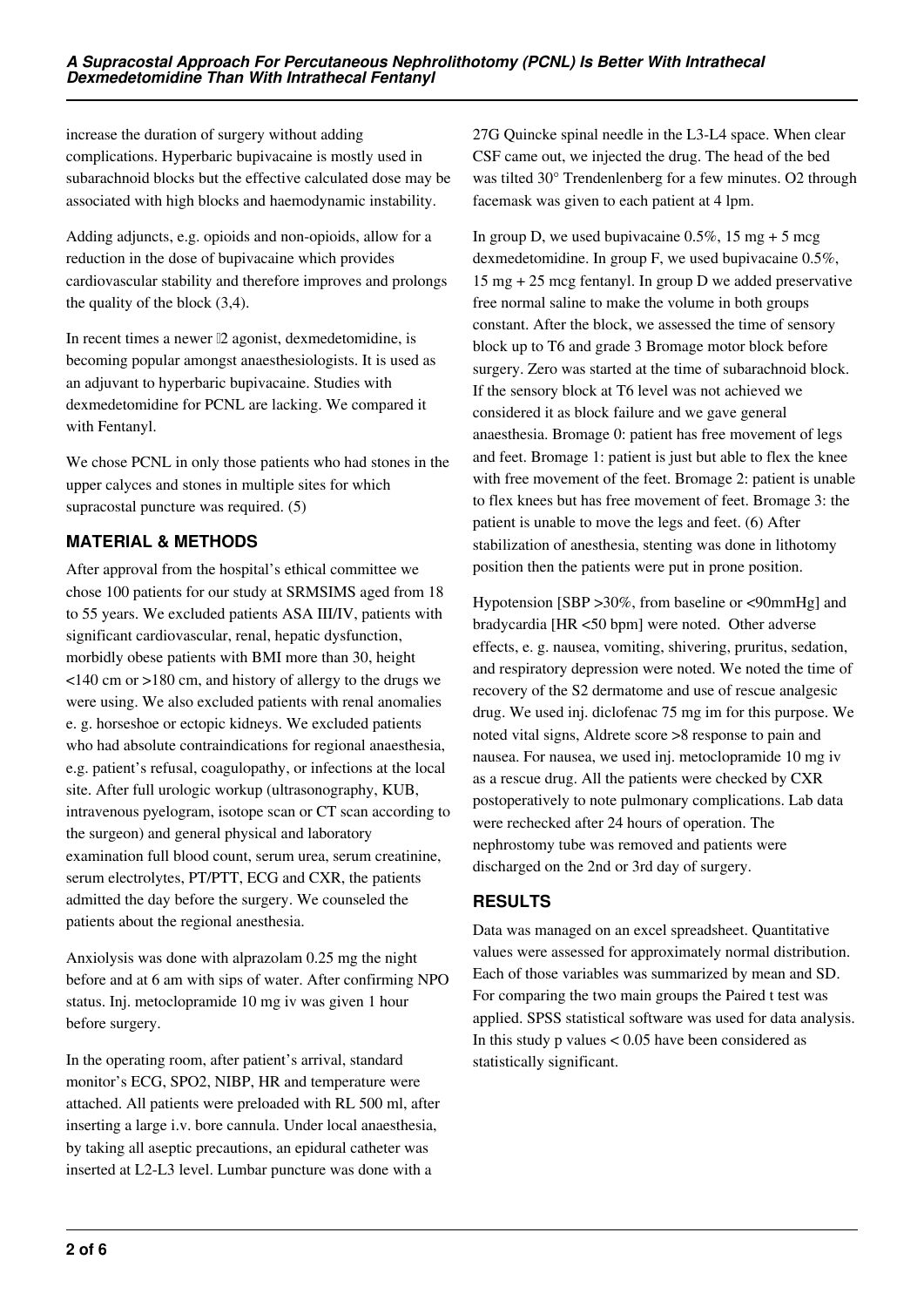#### **Table 1**

Demographic Data

|              | Group F          | Group D          | P Value |  |
|--------------|------------------|------------------|---------|--|
| Age in years | 44.6±17.12       | $42.4 \pm 15.16$ | 0.05    |  |
| Height in cm | $154.22 \pm 3.8$ | $155.7 + 3.08$   | 0.78    |  |
| Weight in Kg | $61.3 \pm 6.02$  | $62.8 + 7.08$    | 0.77    |  |
| <b>BMI</b>   | 24.7±6.05        | 24.99±5.14       | 0.33    |  |

Demographic data in both groups were comparable because the p value was not significant.

In group F and group D, time to reach T6 were 4.92±0.57 minutes and 7.82±0.42 minutes respectively. It was higher in group D [P<0.05]. Times to reach Bromage grade 3 were 6.58±1.36 and 11.65±0.60 minutes respectively in groups F and D. It was also found to be significant. Regression time to S1 was 193±11.31 in group F and very long in group D with approx. 382±7.77 minutes [p<0.05]. We also checked for regression times to S1 level. It was 165± 7.07 minutes in group F and significantly longer in group D with 287±3.53 minutes [p<0.05]. Six patients failed to complete the study and they were given GA from the beginning.

## **Table 2**

Spinal Block Characteristics

|                                          | Group F         | Group D                                   | P value |
|------------------------------------------|-----------------|-------------------------------------------|---------|
| Time to reach T6[min]                    | $4.92 \pm 0.57$ | 7.82±0.42                                 | 0.00    |
| Time to reach Bromage grade 3 [min]      |                 | $6.58 \pm 1.36$   11.65 $\pm$ 0.60   0.00 |         |
| Regression to S1[min]                    | 193±11.31       | 382+7.77                                  | 0.00    |
| Regression time to Bromage grade 0 [min] | 165+7.07        | 287±3.53                                  | 0.00    |

The patients who received supplemental anaesthesia were analysed. This requirement was mainly at the time of puncture, p <0.05. So a significant number of patients in group F received supplemental anaesthesia. 6 patients in group F and 9 patients in group D developed hypotension. It was managed with inj. mephenteramine and iv fluids [p >0.05]. 2 patients in group F and 3 patients in group D had persistent hypotension. As estimation of blood loss is difficult in PCNL, so packed cells transfusion was started in those patients. The patients responded well to blood transfusion. 5 patients in group F and 4 patients in group D developed bradycardia. It responded well to inj. atropine 0.6 mg [p>0.05]. Only patients of group F had pruritus, which was absent in dexmedetomidine group. It was found to be significant [p>0.05]. Incidence of nausea in both groups were very low and not significant. We also noted surgical complications: 5 patients developed a hydrothorax. These were drained by a needle. 1 patient developed hemothorax because of the rupture of the intercostal artery. The bleeding was stopped after putting the drain of the PCNL because it created a tamponade effect.

## **Table 3**

Side Effects

| Side effects                       | Group F | Group D | P value |
|------------------------------------|---------|---------|---------|
| Hypotension                        | 6       | 9       | 0.34    |
| Bradycardia                        | 5       | 4       | 0.45    |
| Pruritus                           | 8       | 0       | 0.00    |
| Nausea                             | 5       | 8       | 0.36    |
| Need for intra operative analgesia | 10      | 2       | 0.00    |

8 patients developed sepsis. It was due to high grade bacteremia. Broad spectrum antibiotics were given for that.

## **DISCUSSION**

Neuraxial block is a well-established method to provide anaesthesia for PCNL (1,7, 8). Salonia, found that spinal anaesthesia allowed good muscle relaxation, less intraoperative blood loss, less postoperative pain and a faster postoperative recovery than GA in patients undergoing retropubic prostatectomy. Although we did not have a control group of GA and we did not require muscle relaxation for PCNL. The patients tolerated the operation and were satisfied with it. There are high chances of fluid absorption and electrolyte imbalance in this surgery because of large amount of irrigating solutions. (9) RA Kukreja, MR Desai studied fluid absorption during PCNL and said this fluid absorption may be clinically significant in patients with compromised cardiorespiratory or renal status leading to fluid overload. In regional anesthesia, these signs can be detected early and managed promptly. (10)

We compared two drugs as adjuvants to spinal anesthesia. Fentanyl has become a standard drug as adjuvant in spinal anesthesia. (11)

In comparison to fentanyl, dexmedetomidine, a central  $\mathbb{I}2$ agonist is on the way to be added in the list of adjuvants to spinal anaesthesia. Most published studies described its intrathecal use in animals. The analgesic effects of  $\mathbb{I}2$ agonists were first described in 1974, when clonidine was administered to rats and nociceptive thresholds were increased. <sup>[2]</sup> receptors are found in the peripheral nervous system, CNS, platelets, liver, kidney, pancreas and eye. They have presynaptic, postsynaptic and extrasynaptic sites of action. The stimulation of  $\mathbb{I}2$  receptors decreases calcium entry into nerve terminals, which may contribute to its inhibitory effect on neurotransmitter release, leading to hypotension, bradycardia, sedation and analgesia. (12,13) Previous studies, showed prolongation of spinal block by intrathecal 5 mcg and 10 mcg dexmetedomidine with no effect on BP or HR. (14,15,16)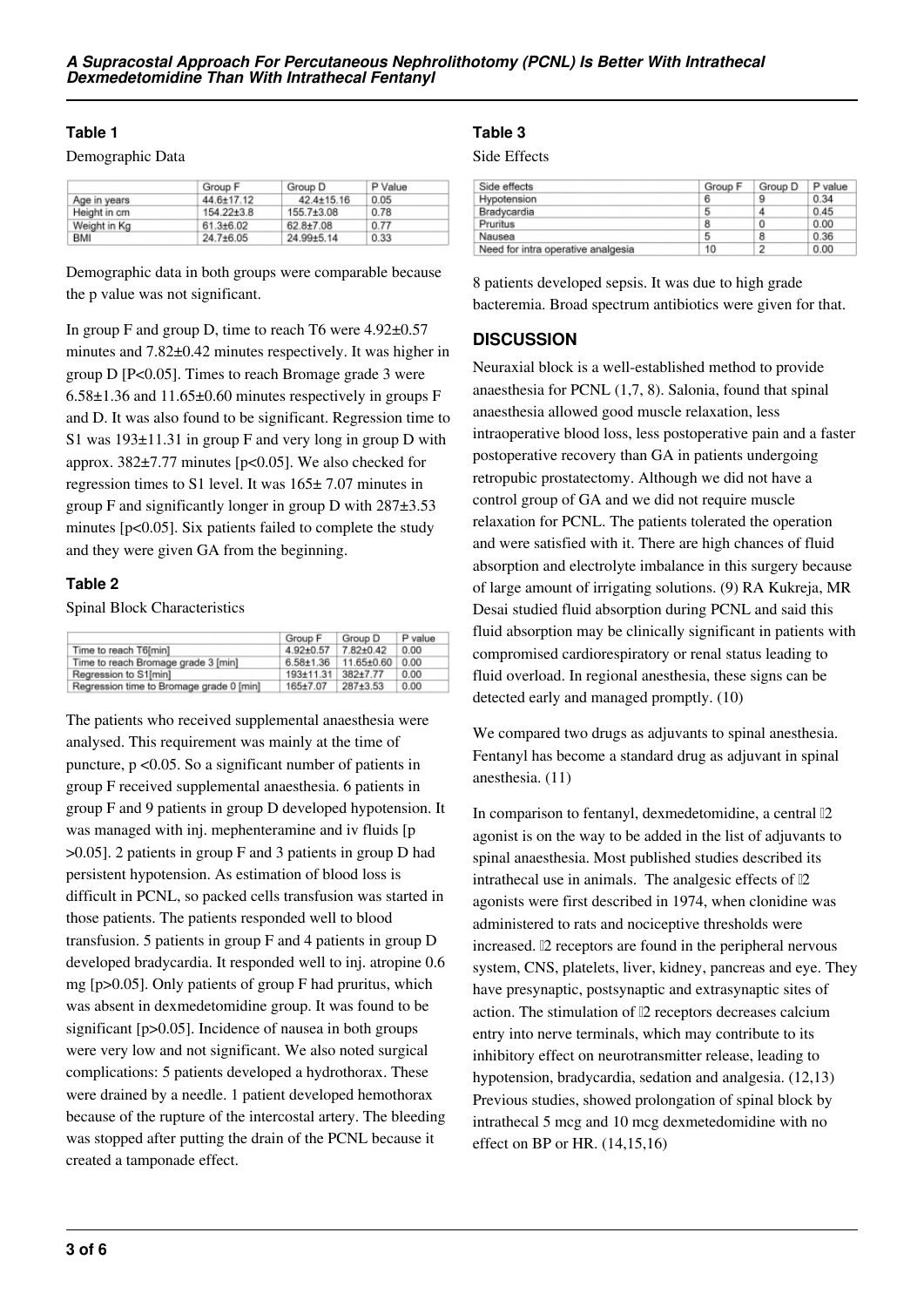Intrathecal dexmetedomidine did not potentiate the effect of bupivacaine on BP because local anaesthestics reduce BP by decreasing the sympathetic outflow. But the intrathecal bupivacaine already produces maximum blockade of sympathetic outflow. So intrathecal dexmetedomidine does not have the potential tofurther lower BP (17,18). This explains the absence of large variations in haemodynamic profiles in our study even if we used large amount of the drug intrathecally. This may explain the observation that 150 mcg clonidine added to a high dose of bupivacaine [15 mg or more] did not produce a decease in BP compared to bupivacaine alone (17,18,19,20). SubhiM, Al Ghanem reported that in women undergoing vaginal reconstruction surgery under spinal analgesia, 10 mg plain bupivacaine supplemented with 5 mcg dexmetedomidine prolonged motor and sensory block compared with 25 mcg fentanyl. The time to reach the maximal sensory block was 19.34+ 287 min for group D and 18.39+2.46 min in group F (14).

In our study, late onset of block was seen in group D. But Patients in group D tolerated intercostal punctures without any difficulty whereas patients in group F. 10 patients needed supplemental analgesic through the epidural route. Requirements for postoperative pain was also delayed in this group. We used inj. diclofenac postoperatively in group F.

For supracostal access we used a puncture below the 11th rib. According to Pedro RN, pulmonary complications are very low if we puncture it below the 11th in comparison to a puncture above it. The complications rate of supracostal access in comparison to subcostal access is (18.2% vs 4.4%) respectively. (2,20) We avoided this complication by puncturing during deep expiration. During puncture, if the patient is under GA, detection of this complication is also delayed. (2,11)

# **CONCLUSION**

Increasing incidence of occurrence of renal stones have made PCNL a routine surgery. Advantage of spinal anaesthesia over general anaesthesia for PCNL is well known. Use of dexmedetomidine as adjuvant in spinal anaesthesia has made supracostal punctures easy. Patients tolerated long surgery times better in group D than in group F. Requirements for intraoperative analgesic supplementation were very high in group F. Although achievement of the particular level of block was delayed in group D compared to group F the requirement of postoperative analgesia was also reduced in group D

compared to group F. Side effects like hypotension,

bradycardia, and nausea was similar in both groups. Incidence of pruritus was absent in group D. In conclusion, in our study dexmedetomidine supplementation as adjuvant gave better intraoperative conditions and prolonged postoperative analgesia compared to fentanyl.

## **References**

1. Mehrabi S, Zedah AM, Akbartabar M Urology J 2013;10(1). General versus spinal anaesthesia in Percutaneous Nephrolithotomy. 2. Pedro RN, Netto NR. Upper pole access for percutaneous nephrolithotomy. Journal of Endo Urology 2009;23(10):1645-1647. 3. Borzouei B, Habibollah S, Bahar M. Results of Percutaneous Nephrolithotomy under spinal anaesthesia. Int J Med and Biol Sci 2012. 4. Kleinman W, Mikhail M. Spinal, Epidural and Caudal blocks, Clinical Anaesthesiology. G Edward Morgan Jr, 4th edition, New York McGraw Hill, 2002, pg 309.

5. Etches RC, Sandler AN, Daley MD. Respiratory depression and Spinal Opioids. Can J Anaesth 1989;36:165-85.

6. Bromage PR. Philadelphia WB Saunders,1978:144. 7. Rozentsveig V, Neulander EZ, Roussabrov E. Anaesthetic considerations during percutaneous nephrolithotomy. J Clin Anaesth 2007;19(5):351-5.

8. Stoller ML, Wolf JS, Jr, Stlezin MA. Estimated blood loss and transfusion rates associated with PCNL. J Urol 1994;152(6Pt1):1977-8.

9. Salonia A, SaudI N, Crescenti A. General versus spinal anaesthesia with different forms of sedation in patients undergoing retropubic prostacteomy. Results of a randomized prospective study. Int J Urol. 2006;13:1185-90. 10. Kukreja RA, Desai MR, Sabnis RB. Fluid Absorption during PCNL. Does it matter? Dept. of End urology 2002;16(4):221-4.

11. Mariann A. Haselman. Dexmedetomidine. A useful adjunct to consider in some high risk situations. AANA Journal. 2008 oct;76(5):335-339.

12. Gentler R, Brown HC, Mitchell DH. Dexmedetomidine a novel sedative analgesic agent. Proc ,(Bayl Univ Med Cent) 2001 Jan;14(1):13-21.

13. Venn R, Hell J, Ground R. Respiratory effects of Dexmedetomidine in the surgical patient requiring intensive care. Crit Care 2000;4(5):302-308.

14. Subhi M, Al Ghanem SM, Marsad IM. Effect of adding Dexmedetomidine versus Fentanyl to intrathecal Bupivacaine on spinal block characteristics in Gynaecological Procedures. A double blind controlled study. American Jour of Applied Sciences 2009;6(5):882-887.

15. Hoffman BB. Adrenoceptor activating and other sympathomimetic drugs. In Katazung B. Basic and clinical Pharmacology, 9th ed. New York NY, McGraw Hill, 203;9:134-139.

16. Al Mustafa MM, Abu Halaweh SA, Aloweidi AS. Effect of Dexmedetomidine added to spinal Bupivacaine for urological procedures. Saudi Med Jour, 2009;30(3):365-70. 17. Klimmscha W, Chairi A, Kraft P. Haemodynamic and analgesic effect of clonidine added respectively to continuous epidural and spinal blocks. Anaesth Analg 1995 Feb:80(2):322-7.

18. Eid HEA, Shafie MA, Youssef H. Dose related prolongation of hyperbaric bupivacaine, spinal anaesthesia by dexmedetomidine. AIN Shams Journal of Anaesthesiology 2011 Jul;42:83-95.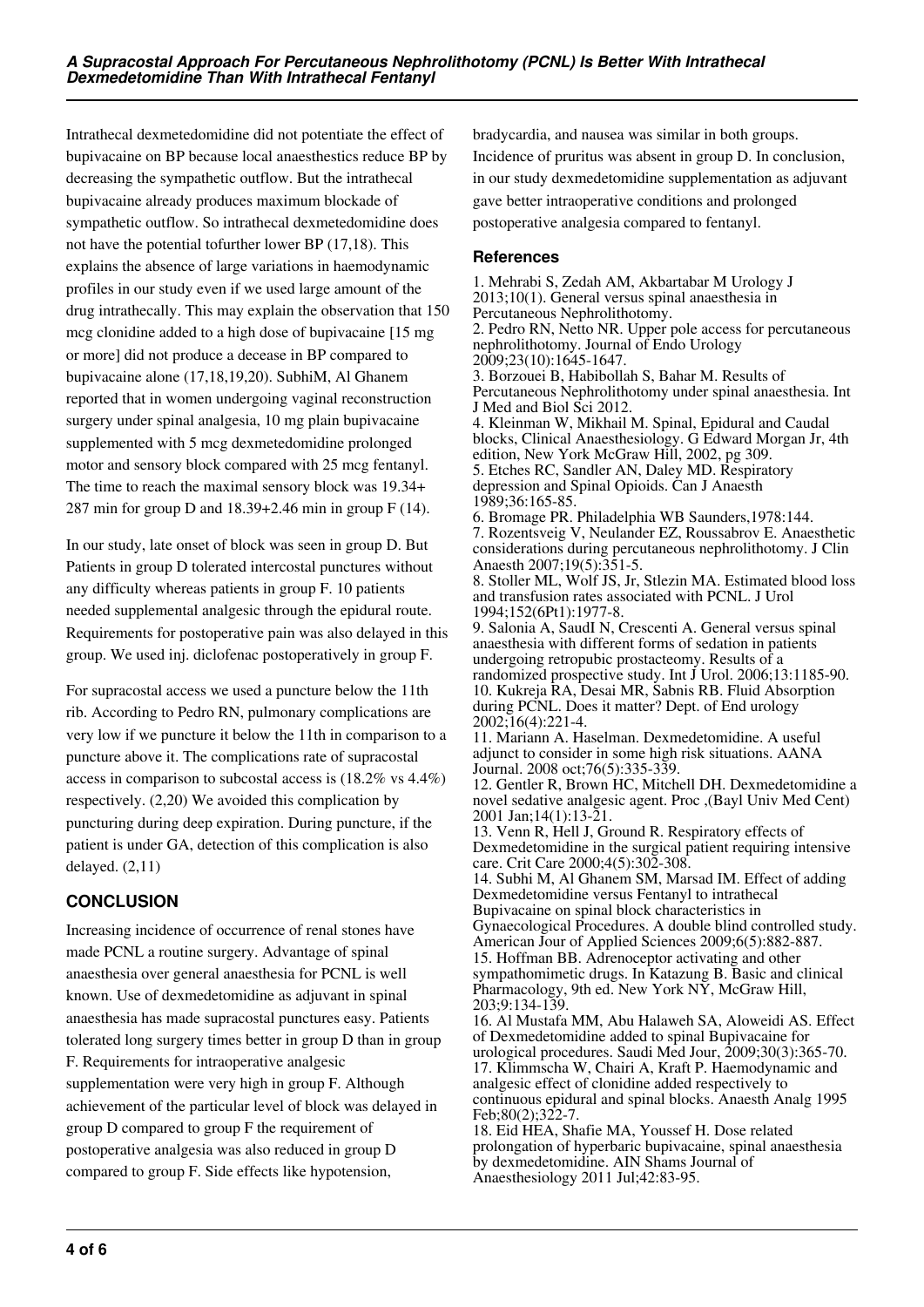19. Chairi A, Lober C, Eisenach JC. Analgesia and haemodynamic effect of intrathecal clonidine as the sole analgesic agent during first stage of labour, a dose response

study. Anesthesiology, 1999;91(2),388-96. 20. Maheshwari PN, Mane DA, Pathak AB. Management of Pleural Injury after Percutaneous Renal Surgery. Jour of Endourology 2009 Oct;23(10):1769-1772.